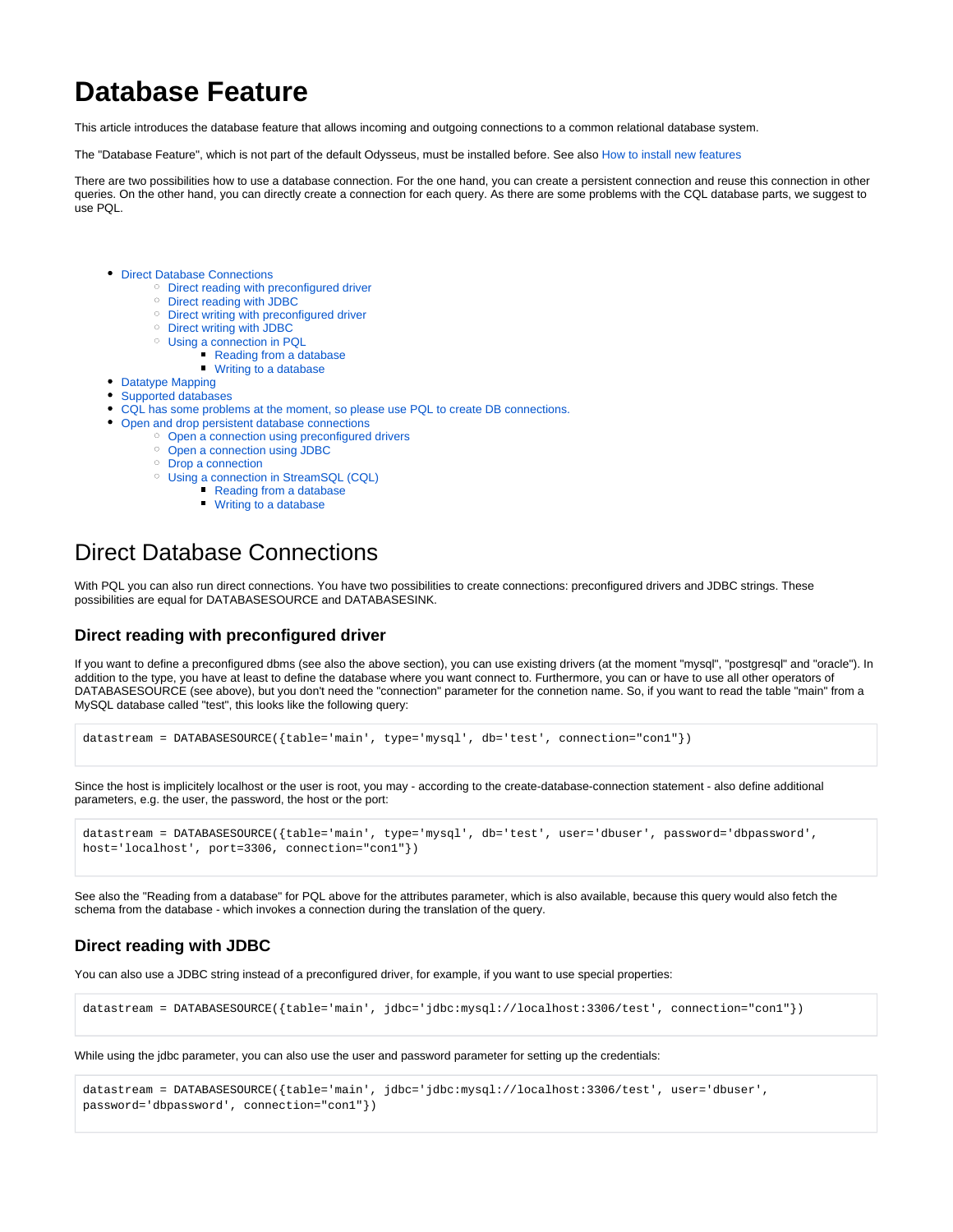### **Direct writing with preconfigured driver**

The DATABASESINK works very similar to the DATABASESOURCE. So, you also have to use at least the parameters "type" and "db" instead of the "connection" parameter for the connection name. So, you can directly write the output of "otherops" into the table "main".

```
datastream = DATABASESINK({table='main', type='mysql', db='test', connection="con1"}, otherops)
```
Of cource, you can also use the drop or truncate parameter of DATABASESINK:

datastream = DATABASESINK({table='main', drop='true', type='mysql', db='test', connection="con1"}, otherops)

Furthermore, according to the source, there are also additional parameters for user, password, host and port:

```
datastream = DATABASESINK({table='main', type='mysql', db='test', user='dbuser', password='dbpassword', 
host='localhost', port=3306, connection="con1"}, otherops)
```
### <span id="page-1-0"></span>**Direct writing with JDBC**

You can also use a JDBC string instead of a preconfigured driver, for example, if you want to use special properties. For wrting the stream otherops into the table "main":

datastream = DATABASESINK({table='main', jdbc='jdbc:mysql://localhost:3306/test', connection="con1"}, otherops)

While using the jdbc parameter, you can also use the user and password parameter for setting up the credentials:

```
datastream = DATABASESINK({table='main', jdbc='jdbc:mysql://localhost:3306/test', user='dbuser', 
password='dbpassword', connection="con1"}, otherops)
```
### <span id="page-1-1"></span>**Using a connection in PQL**

In PQL you can reuse an existing database connection that is defined with the connection parameter (e.g. connection="con1")

#### <span id="page-1-2"></span>Reading from a database

If you want to read from a database, you may use the DATABASESOURCE operator. For an existing connection called "con1" we can read from the table called "main":

datastream = DATABASESOURCE({connection='con1', table='main'})

This query tries to fetch the schema from the table main. If the schema in a MySQL has, for example, the attributes "id, value" with the datatypes "int, varchar", this is mapped to an output schema "id, value" with the datatypes "integer, string" in Odysseus. If a database has a special data type that is not known by JDBC (see java.sql.Types), it is mapped to the Odysseus datatype called "Object". Since the fetching of the schema from the database opens a connection, you can explicitely define the schema alternatively by using the optional "attributes" paramter here:

```
datastream = DATABASESOURCE({connection='con1', table='main', attributes=[['id', 'INTEGER'],['val', 'STRING']]})
```
Since PQL allows to create views and names for reusing connections (see [The Odysseus Procedural Query Language \(PQL\) Framework\)](https://wiki.odysseus.informatik.uni-oldenburg.de/display/ODYSSEUS/The+Odysseus+Procedural+Query+Language+%28PQL%29+Framework), you may use this syntax, for example to create a dedicated source entry.

datastream := DATABASESOURCE({connection='con1', table='main'})

Then you can use this in other queries, like in the following example:

```
example = PROJECT({attributes=['val']}, datastream)
```
Remember the special behevior, if you reuse an existing operator. If there is already an operator that reads from the database, a second operator would join this reading - and not beginning from the start of the table.

Since the reading from the database is done as fast as possible, you possibly want to slow down this. An optional paramter indicates the number of milliseconds that the operator should wait between each tuple that is read. For example, for reading each second (=1000 milliseconds):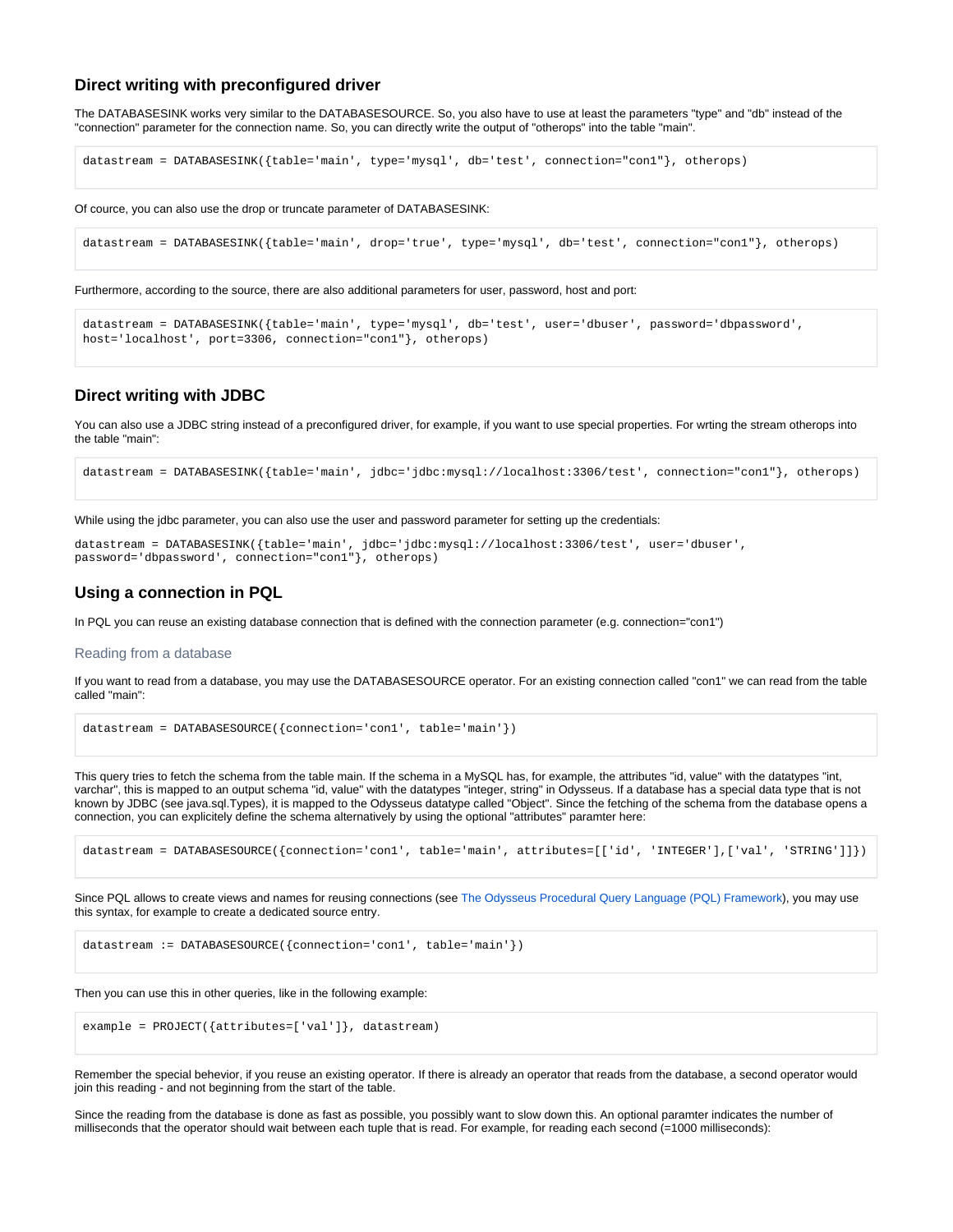datastream := DATABASESOURCE({connection='con1', table='main', waiteach=1000})

### <span id="page-2-0"></span>Writing to a database

You can write a stream into a database by using the DATABASESINK operator. So, if you have for example a stream or an operator that is named "datastream", the DATABASESINK can be used as follows:

```
result = DATABASESINK({connection='con1', table='main'}, datastream)
```
This query opens connection con1 and writes the resulting data stream from the view/source datastream to the table main. This is, of course, simple PQL, so you may also use other operators instead of "datastream". If the table "main" does not exists, it is created before. Furthermore, notice, that the schema of the table main and the schema of the incoming "datastream" must be union compatible.

Since each tuple is just appended to an existing table, you can also drop the table when the query is started:

```
result = DATABASESINK({connection='con1', table='main', drop='true'}, datastream)
```
This makes it possible to create a new table with the according schema. Alternatively, you may just truncate (remove all entries but keep the table and its schema) the table:

```
result = DATABASESINK({connection='con1', table='main', truncate='true'}, datastream)
```
## <span id="page-2-1"></span>Datatype Mapping

This part introduces the concept of datatype mapping between the relational database system and Odysseus. Since you have to define a union-compatible schema between your database system and Odysseus (e.g. if you want to read a table without fetching the schema), the different definitions of datatypes may be confusing so that I give a short introduction.

Odysseus has different Datatypes (see [Data Types](https://wiki.odysseus.informatik.uni-oldenburg.de/display/ODYSSEUS/Data+Types) for details) like Integer or String while e.g. a MySQL uses int and varchar for the same types. Furthermore, there is the JDBC driver between the database, which also uses other datatypes. So, Odysseus has a mapping that maps all (default) datatypes (called SDFDatatype) to appropriate datatypes from JDBC (see java.sql.Types). The following table shows how Odysseus maps a database data type to a Odysseus datatype:

| <b>JDBC Types</b> | <b>SDFDatatypes</b> |
|-------------------|---------------------|
| Array             | Object              |
| <b>BigInt</b>     | Long                |
| Binary            | Long                |
| <b>Bit</b>        | Boolean             |
| <b>Blob</b>       | Object              |
| Boolean           | Boolean             |
| Char              | String              |
| Clob              | Object              |
| Datalink          | Object              |
| Date              | Date                |
| Decimal           | Integer             |
| <b>Distinct</b>   | Object              |
| Double            | Double              |
| Float             | Float               |
| Integer           | Integer             |
| Java Object       | Object              |
| Long NVarChar     | String              |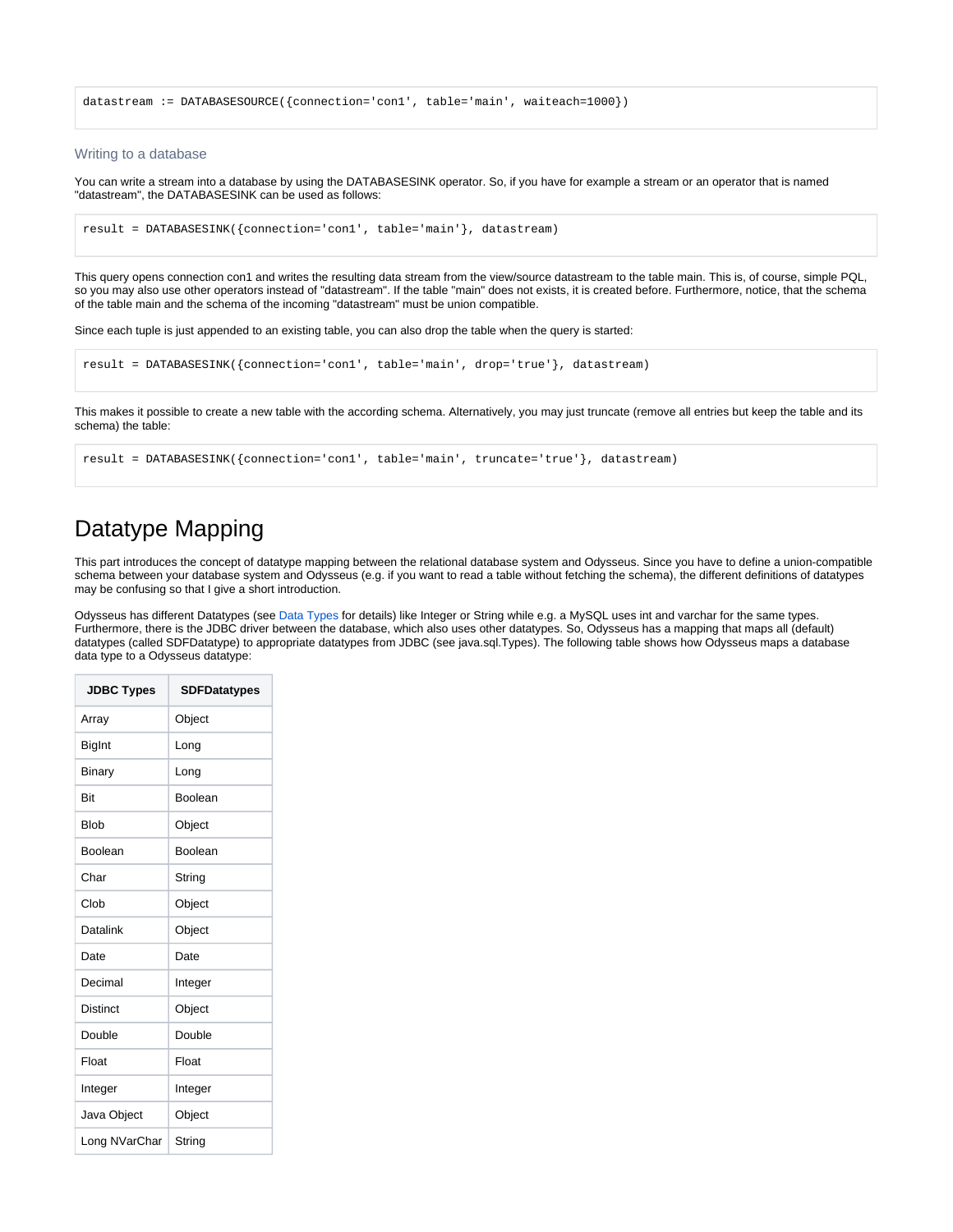| Long VarBinary  | Long      |
|-----------------|-----------|
| Long VarChar    | String    |
| <b>NChar</b>    | String    |
| <b>NClob</b>    | Object    |
| Null            | Object    |
| Numeric         | Double    |
| <b>NVarChar</b> | String    |
| Other           | Object    |
| Real            | Float     |
| Ref             | Object    |
| Rowld           | Object    |
| SmallInt        | Integer   |
| <b>SQLXML</b>   | String    |
| Struct          | Object    |
| Time            | Timestamp |
| Timestamp       | Timestamp |
| TinyInt         | Integer   |
| VarBinary       | Long      |
| VarChar         | String    |

you may see, for example, that a TINYINT of JDBC is mapped to an integer in Odysseus. Therefore, if the DATABASESOURCE reads a table with datatypes BIGINT and VARCHAR, therse datatypes are mapped to LONG an STRING in Odysseus. Since this mapping is used when reading from the database, there is also a direction how Odysseus transforms its datatypes to JDBC-datatypes for writing data:

| <b>SDFDatatypes</b>  | <b>JDBC Types</b> |
|----------------------|-------------------|
| <b>Boolean</b>       | Boolean           |
| Byte                 | Binary            |
| Date                 | Date              |
| Double               | Double            |
| <b>End Timestamp</b> | BigInt            |
| Float                | Float             |
| Integer              | Integer           |
| Long                 | <b>BigInt</b>     |
| Object               | Object            |
| Point in Time        | BigInt            |
| String               | VarChar           |
| Timestamp            | Timestamp         |
| StartTimestamp       | <b>BigInt</b>     |
| EndTimestamp         | BigInt            |

For example, if the DATABASESINK operator creates a new table to insert data, it uses, e.g. Types.BIGINT for a LONG or any timestamp.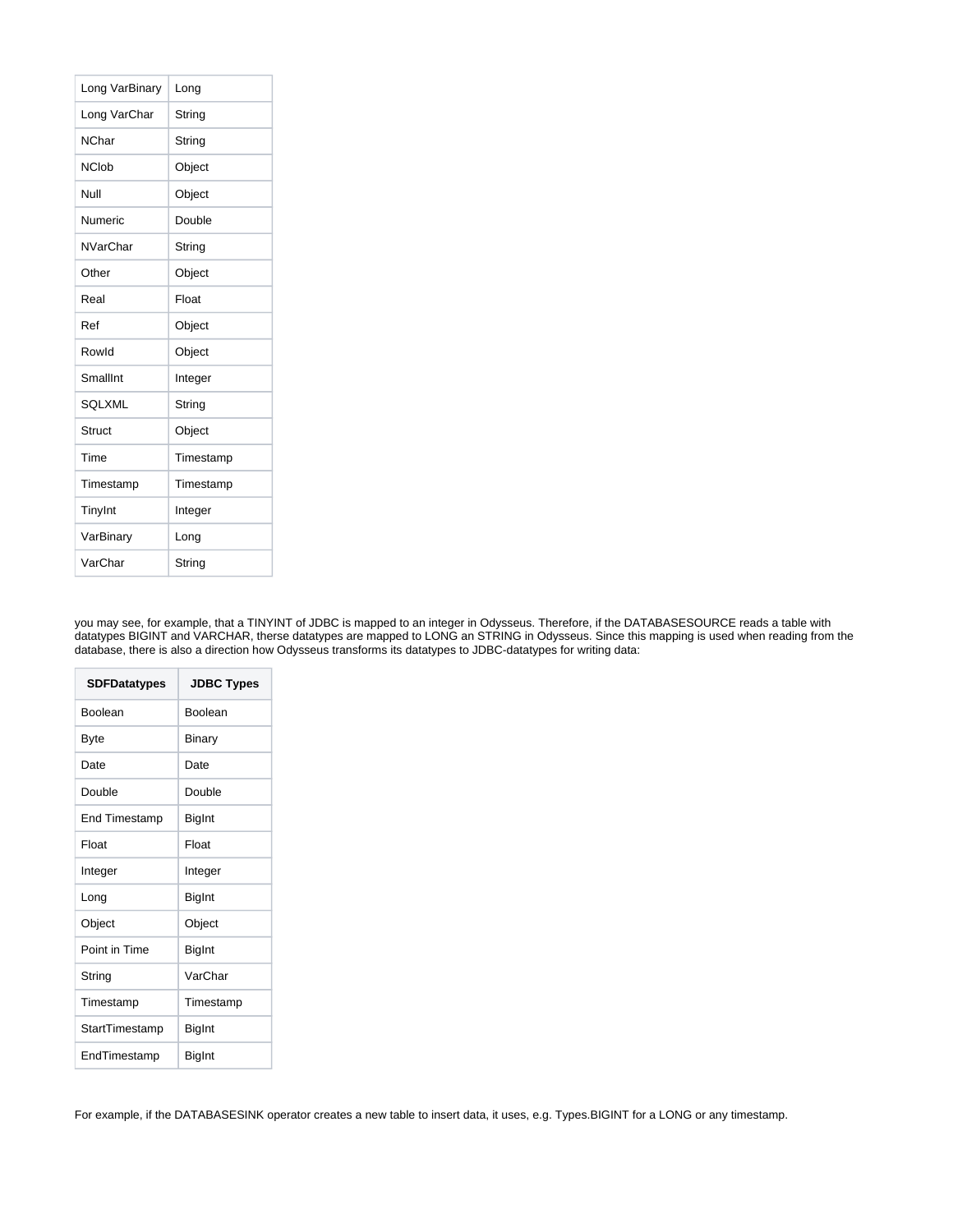Although most of the usual datatypes are comprehensible mapped, you could look up how the specific JDBC-Driver maps the DBMS specific datatypes to a JDBC datatype. For Oracle for example, you may look here:<http://docs.oracle.com/javase/1.5.0/docs/guide/jdbc/getstart/table8.7.html>

# <span id="page-4-0"></span>Supported databases

The following databases are supported:

- MariaDB
- MySQL
- PostgreSQL
- Derby
- Oracle

# <span id="page-4-1"></span>CQL has some problems at the moment, so please use PQL to create DB connections.

## <span id="page-4-2"></span>Open and drop persistent database connections

This part describes how create and drop a persistent database connection. Such a connection is stored and can be reused by using an unique name so that you do not have to set up all parameters each time you want to access a database. There are two possibilites to create such a persistent database connection.

### <span id="page-4-3"></span>**Open a connection using preconfigured drivers**

**2017-11-22: Important: The database feature does not contain the cql parts anymore. If you want to use this, you will ne to install the "database. cql" feature after the "database" feature!**

There are different drivers for different DBMS (see the list of supported databases) that can be used with a more confortable syntax. For example, the following query creates a connection with the name con1 to a MySQL server on localhost (this is an implicit setting of the driver) with a database called test:

#PARSER CQL #TRANSCFG Standard #QUERY CREATE DATABASE CONNECTION con1 AS mysql TO test

To use another driver, you may use one of the following:

CREATE DATABASE CONNECTION con1b AS oracle TO test CREATE DATABASE CONNECTION con1c AS postgresql TO test

**Note for oracle**: the last token ("test" in this example) is the SID.

You may also define the host and/or the port you want to connect to:

CREATE DATABASE CONNECTION con2 AS mysql TO test AT localhost : 3306

If no user nor password is used, the driver assumes the user "root" with no password. Since most databases need some credentials, this can be added as follows:

CREATE DATABASE CONNECTION con3 AS mysql TO test AT localhost : 3306 WITH USER dbuser PASSWORD dbpassword

#### Of course, it is also possible to omit the host and port:

CREATE DATABASE CONNECTION con4 AS mysql TO test WITH USER dbuser PASSWORD dbpassword

Notice, that the connection is not established until it used for the first time. Therefore, the correctness of the properties (database name, user, pass etc.) is not checked when the query is translated and installed. We call this a "lazy connection check". To force a check during the installation of the query, you have to disable the lazy connection check by using the NO\_LAZY\_CONNECTION\_CHECK flag as the last parameter: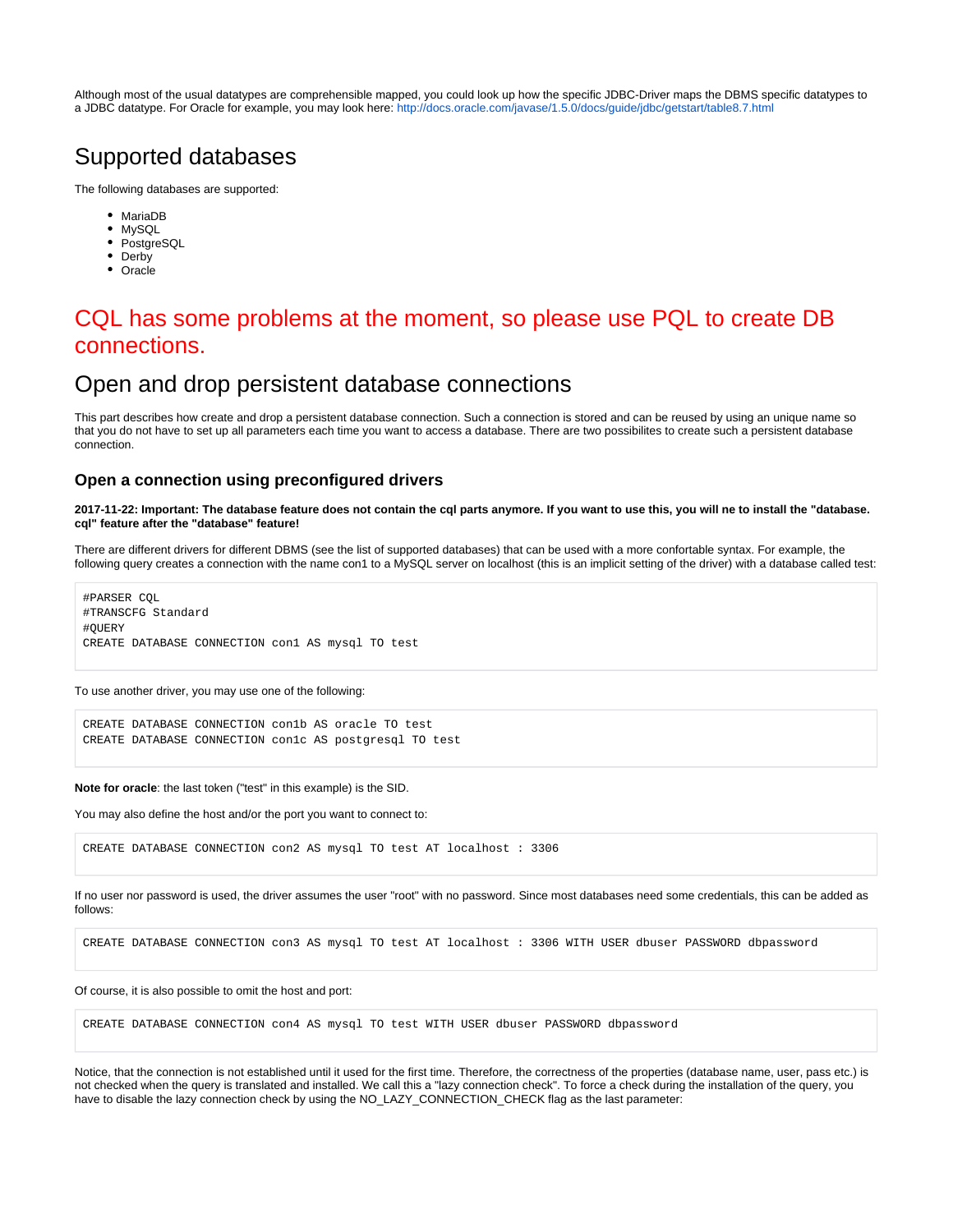CREATE DATABASE CONNECTION con5 AS mysql TO test AT localhost : 3306 WITH USER dbuser PASSWORD dbpassword NO\_LAZY\_CONNECTION\_CHECK

To sum up, the last query means: "Open a connection to a MySQL server at localhost that is listen on port 3306 and save the connection under con5. Use the user dbuser and the password dbpassword and immediately check the connection property at compile time"

### <span id="page-5-0"></span>**Open a connection using JDBC**

To allow additional drivers that may not have the common properties like host or user or password, there is alternativly a JDBC based interface. This also allows DBMS specific settings via the JDBC string/url.

For a MySQL (equal to the previous section), the following query creates a connection called jdbc1 to a local MySql server.

```
CREATE DATABASE CONNECTION jdbc1 JDBC jdbc:mysql://localhost:3306/test
```
Remember that the JDBC string may have some database specific contents. If the user is not part of the JDBC string, you may also add them directly to query:

```
CREATE DATABASE CONNECTION jdbc2 JDBC jdbc:mysql://localhost:3306/test WITH USER dbuser PASSWORD dbpassword
```
Furthermore, the lazy connection check (see previous section) may also be deactivated as follows:

CREATE DATABASE CONNECTION jdbc3 JDBC jdbc:mysql://localhost:3306/test WITH USER dbuser PASSWORD dbpassword NO\_LAZY\_CONNECTION\_CHECK

### <span id="page-5-1"></span>**Drop a connection**

To remove a persistent query, you simply have to use the following command where conname corresponds to your connection name

DROP DATABASE CONNECTION conname

## <span id="page-5-2"></span>**Using a connection in StreamSQL (CQL)**

### <span id="page-5-3"></span>Reading from a database

To read from a database with StreamSQL, you first have to create a stream, which is similar to other CREATE-STREAM queries:

CREATE STREAM datastream(id INTEGER, value STRING) DATABASE con1 TABLE main

This uses connection con1 to open a connection to table main and reads its data. The given schema (in this case id integer and value string) must be compatible with table main. This means that the table main should have the attributes id and value, which should have suitable datatypes.

Like in PQL, reading from a database is done as fast as possible. So, if you want to slow down this, you can use the "each" parameter so that the reading waits a certain time between two reads. So if you want to read a tuple each second, you can use the following syntax:

CREATE STREAM datastream(id INTEGER, value STRING) DATABASE con1 TABLE main EACH 1 SECOND

The time specification (in this example 1 SECOND) is equal to the specification of time windows, so you may also use other time intervall like "200 MILLISECONDS", "10 SECONDS", "5 MINUTES" or even "1 WEEK"

After creating the stream you can access the stream as usual, e.g.:

SELECT \* FROM datastream WHERE...

#### <span id="page-5-4"></span>Writing to a database

For writing into a database, you have to create a sink (according to create a source via "create stream")